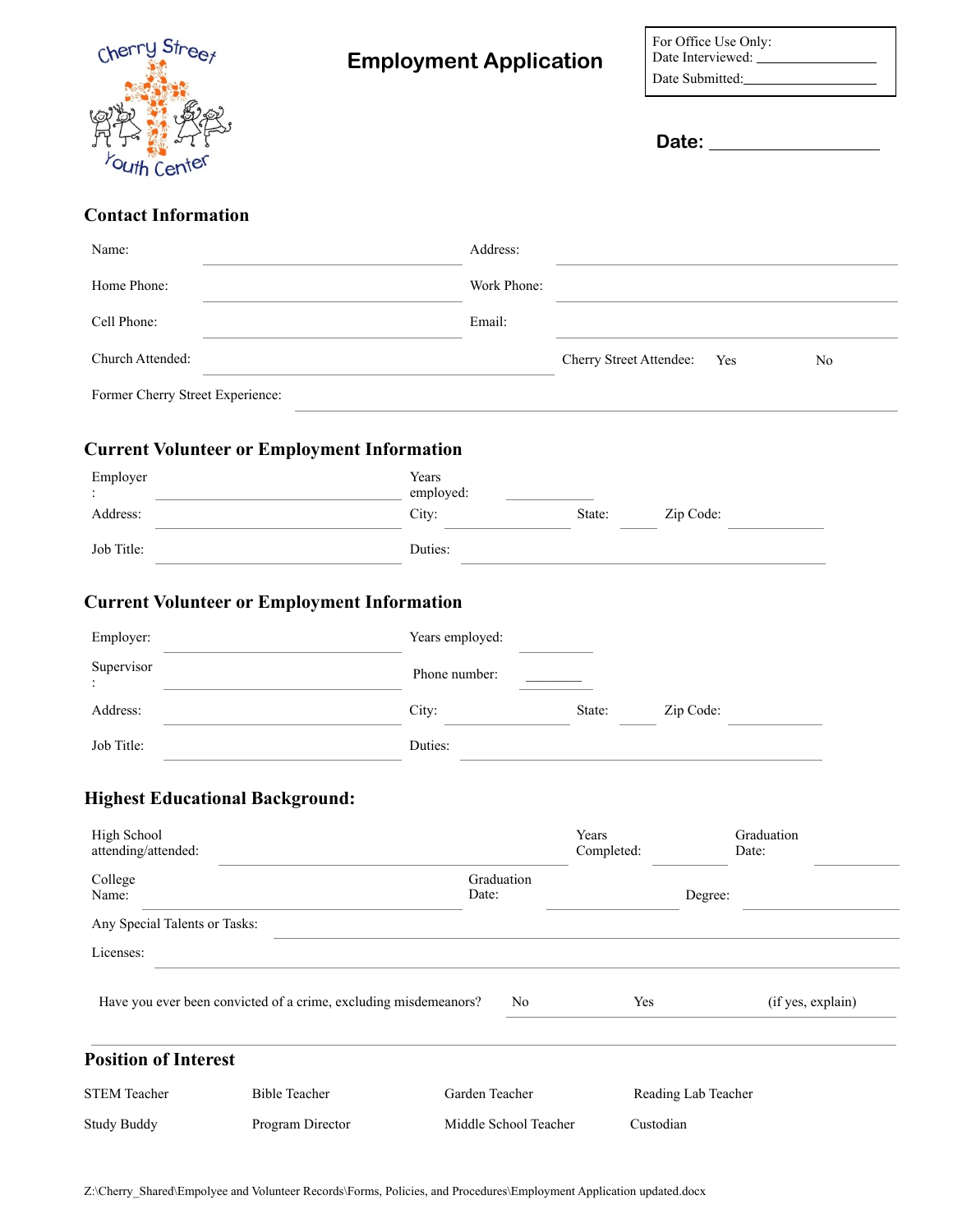Kitchen Supervisor PE/Group Games Teacher 3D Print Lab Teacher Garden Assistant

Other:

## **References**

Please list at least three individuals we may contact regarding your application to volunteer **excluding** family and close friends. References will be verified.

| Circle one:<br>Name:    | Supervisor | Pastor        | Instructor | Co-Worker<br>Work Phone: | Other |              |         |
|-------------------------|------------|---------------|------------|--------------------------|-------|--------------|---------|
| <b>Contact Address:</b> |            |               |            |                          |       |              |         |
|                         |            | <b>Street</b> |            | City                     |       | <b>State</b> | ZipCode |
| Home Phone:             |            |               |            | Cell Phone:              |       |              |         |
| Email Address:          |            |               |            |                          |       |              |         |
| Circle one:<br>Name:    | Supervisor | Pastor        | Instructor | Co-Worker<br>Work Phone: | Other |              |         |
| <b>Contact Address:</b> |            |               |            |                          |       |              |         |
|                         |            | <b>Street</b> |            | City                     |       | <b>State</b> | ZipCode |
| Home Phone:             |            |               |            | Cell Phone:              |       |              |         |
| Email Address:          |            |               |            |                          |       |              |         |
| Circle one:             | Supervisor | Pastor        | Instructor | Co-Worker                | Other |              |         |
| Name:                   |            |               |            | Work Phone:              |       |              |         |
| <b>Contact Address:</b> |            |               |            |                          |       |              |         |
|                         |            | <b>Street</b> |            | City                     |       | <b>State</b> | ZipCode |
| Home Phone:             |            |               |            | Cell Phone:              |       |              |         |
| Email Address:          |            |               |            |                          |       |              |         |

How did you hear about us?